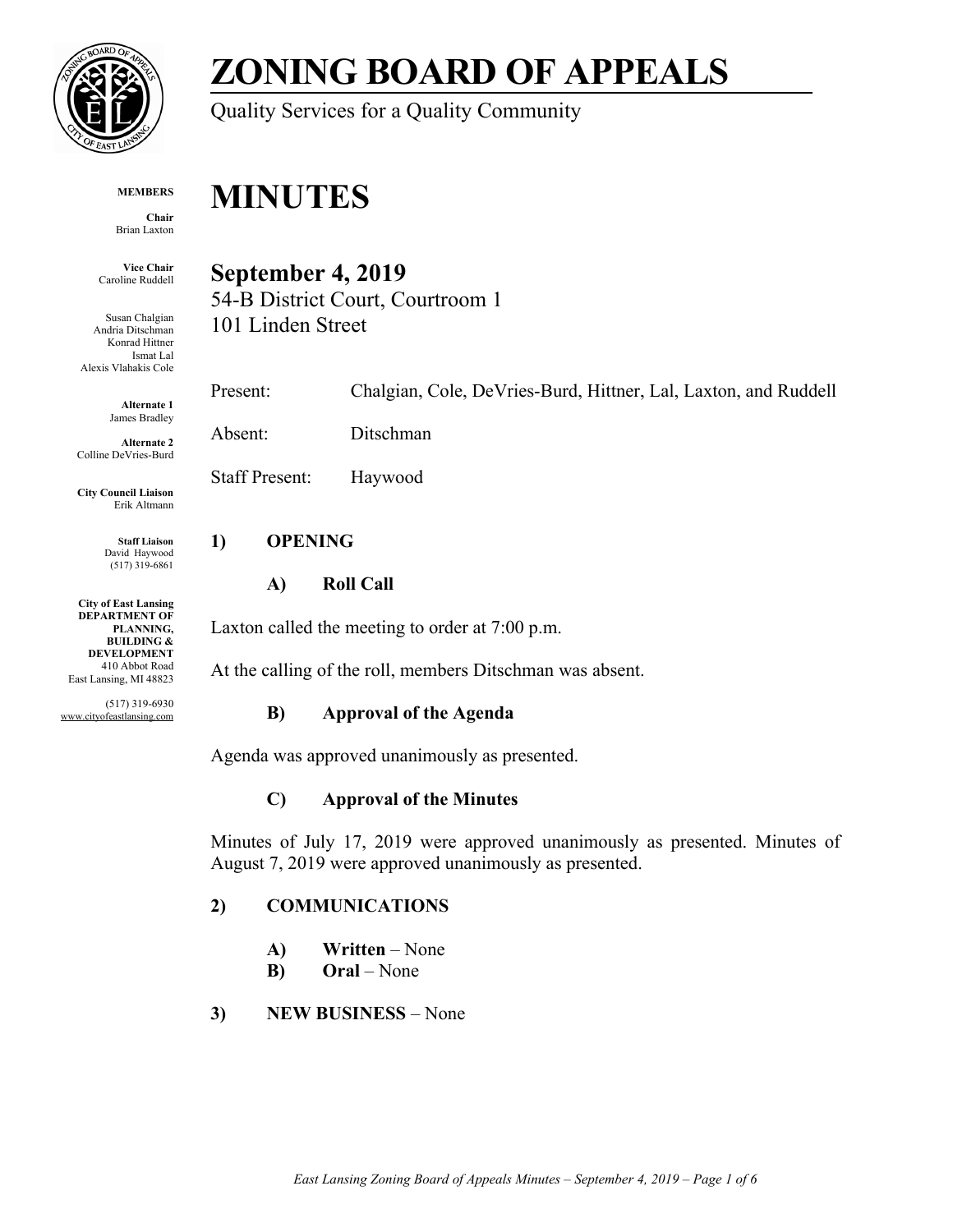#### **4) OLD BUSINESS**

**A) Consideration of an application from D.J.H Realty Inc. and John Hudgins for the property located at 343 Division Street, in the R-2, Medium Density Single-Family Residential, zoning district and the R-O-1 Residential Rental Restriction Overlay District for a variance from the following requirement of Chapter 50 – Zoning of the Code of the City of East Lansing:** 

> *Section 50-262(3)d. – The keeping of not more than one roomer by an owner residing in a single-family dwelling, except that a person owning a single-family dwelling on the effective date of Ordinance No. 900 shall be permitted to keep two roomers while continuing to own and reside in the dwelling. The maximum occupancy shall not exceed three unrelated persons, including the owner, for an owner-occupied dwelling or two unrelated persons for a non-owner-occupied dwelling. For the purposes of this subsection, persons comprising a "domestic unit" as defined under "Family" in section 50-6 shall be deemed related persons.*

**The applicant is proposing to convert the existing single-family dwelling from a Class II rental license, which permits the occupancy for up four unrelated persons, where one of the four must be the owner, to a Class IV rental license, which would permit the occupancy for up to four unrelated persons without the requirement for an owner to reside in the dwelling.** 

Haywood gave a brief background of the appeal.

Hittner asked if there is a request from the Residential Rental Restriction Overlay. Haywood replied negatively.

Laxton asked if the ZBA has the authorization to do what is being requested. He stated Section 50- 61, more specifically under 60-64 it talks specifically granting variances not eliminating variances. The language specifically says, "granting of variances." Secondly, as it relates to the variances in his mind, it seems that the initial variance granted by a former district judge, really was not in the purview they're authorized under the section. In the enabling section it talks in terms of being able to do things in terms of physical characteristics (size, width, etc.) and under 50-64(3)(b) talks about what the ZBA is empowered to grant a variance.

Laxton continued, if we were to invalidate the condition, would that automatically grant the applicant a Class II license therefore, doing something which otherwise would be lawfully allowed in that area. He asked if the Board is violating its own ordinance if they allow this.

Laxton opened the public hearing.

Jeffrey P. Ray, 2500 Lake Lansing Road, Lansing, 48912, the applicant's attorney addressed the Board and gave some background history.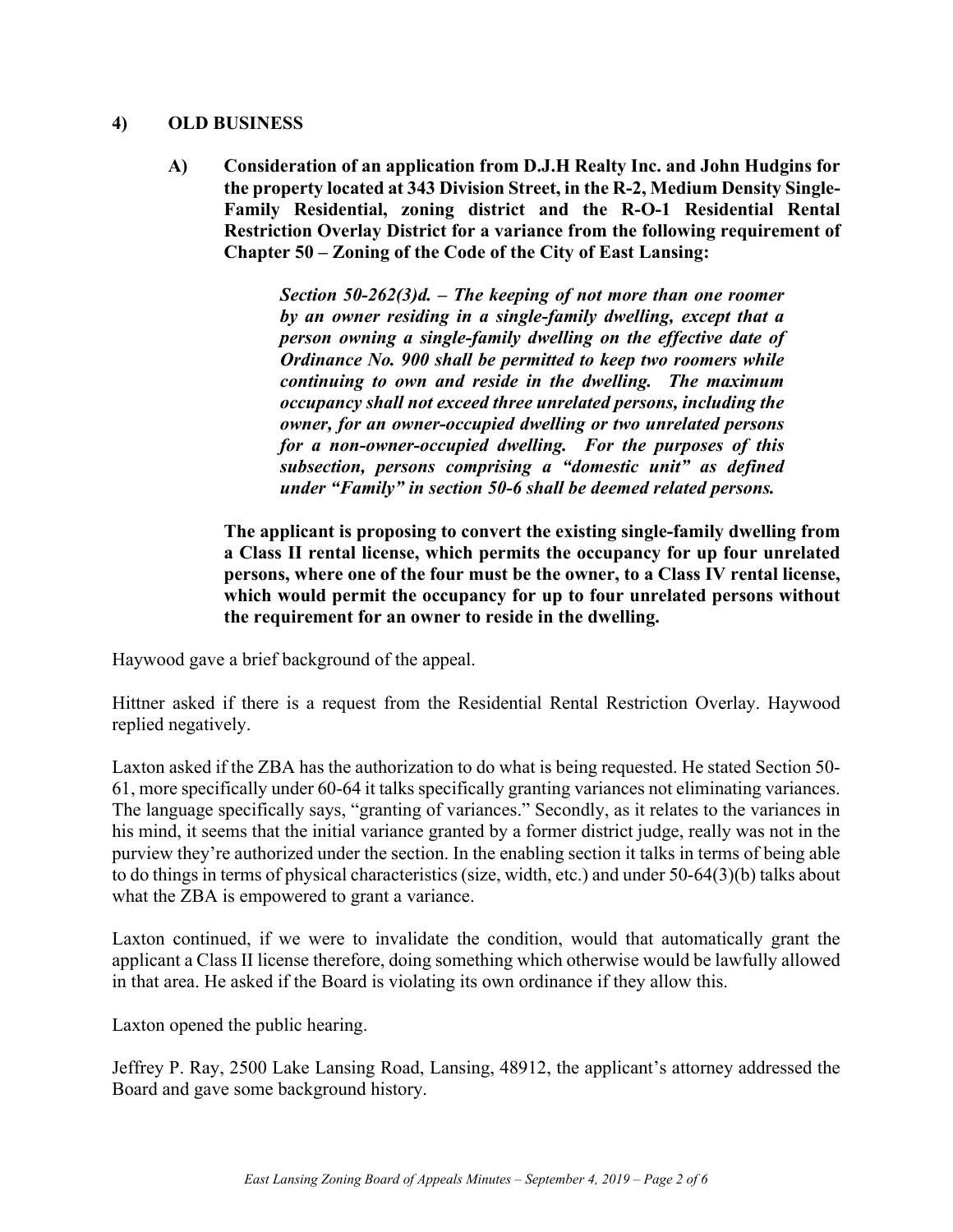Laxton stated Judge Canady may be the only one with the authority to deal with this request. He further stated the underlying conditions are a result of the variance being approved in 1997.

Ray asked why the overlay district is even relevant because his client already has a license to rent.

Ray stated he does not believe any of the conditions prevents the ZBA from doing what the appeal is asking them to do.

Ray stated they are grandfathered in. Laxton stated they are grandfathered in with the condition that an owner occupy the property.

DeVries-Burd stated there is a bigger picture the City is looking at for the neighborhood; its not just one house but the surrounding houses that need to be taken into consideration.

Ruddell asked what the Master Plan say about this part of the City. She further stated the Master Plan changes every 10 years or so.

Ray stated Section 50-61 makes the ZBA an autonomous body and the status of the property is not going to change only what they're asking them to do is tweak one portion. Ray continued that it is likely that those properties that currently have a rental license will continue renting with those licenses. They're not asking for any change other than the removal of owner occupied, its not changing the number of occupants.

Hittner asked why the new owner who purchased the property with the condition should be the beneficiary of the ambiguities of previous boards and commissions. As they can continue to use the property the way they purchased it without limitation. It is only for the convenience of your client that the change is being requested. Other families would be willing to purchase the property while their student goes to MSU and live there as owner occupied; there are other options.

Ray replied that Hittner is right, they knew what they were buying but they didn't wait until the client was ready to graduate to request the condition be removed; they started almost immediately with the Housing Commission and later City Council.

Haywood stated the property is in the R3 category of the Master Plan which allows for row house and small multiplex building types limited to these building types at a density of 16 units per acre with heights of 2-1/2 stories or 35' by right.

Ruddell asked if the Master Plan allows for more density than what is currently here. Haywood replied it is not a zoning district.

Jeffrey Hank, 349 Division, addressed the Board and stated he and Mr. Muska are the only two non-rentals on the block. The idea that the area will turn back into single family homes is unlikely. He further stated that he is in favor of changing the condition and would like to have the same opportunity afforded to him and Mr. Muska.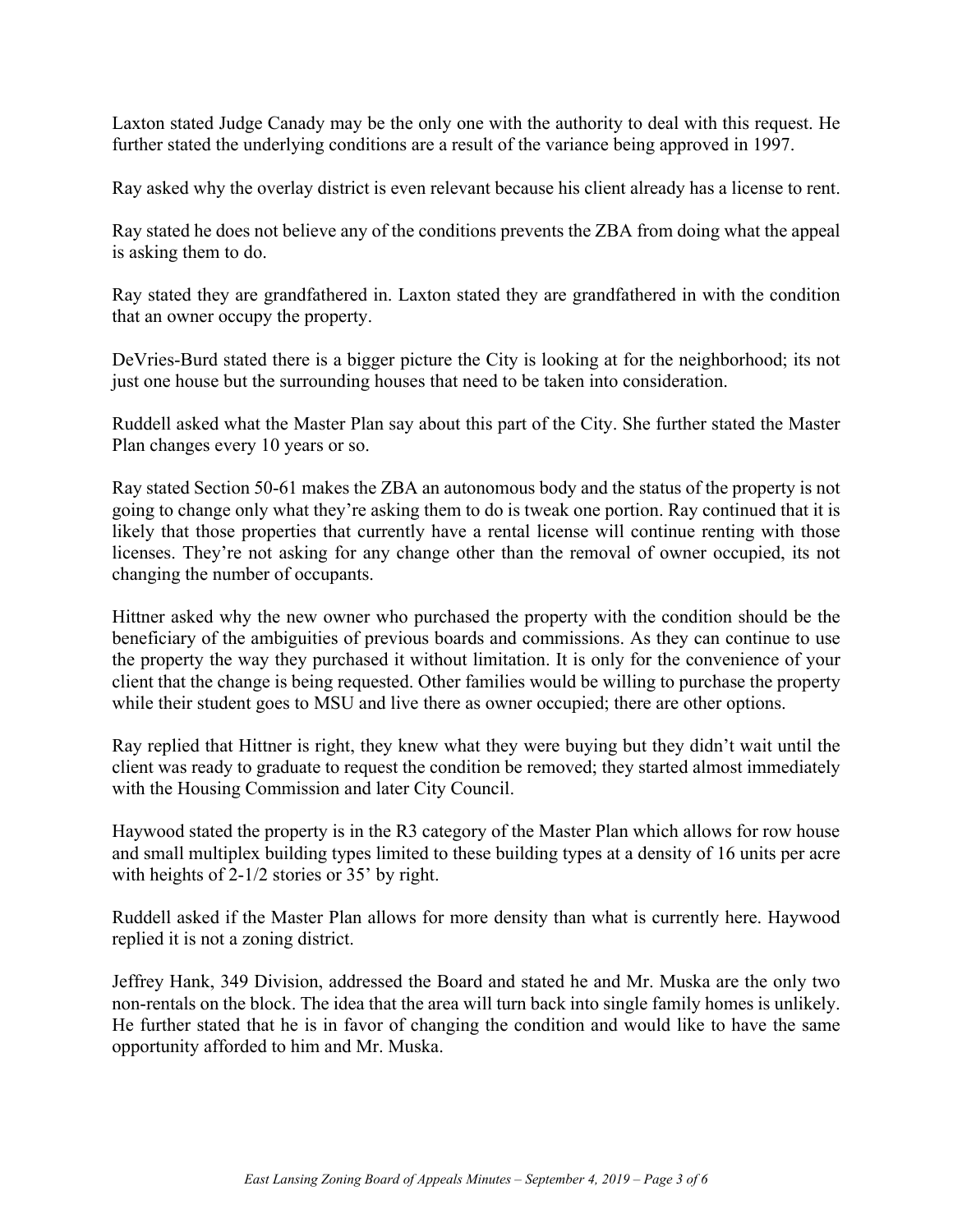Laxton stated that every property needs to stand on its own so they cannot condition the appeal on allowing both the Hank and Muska property the same opportunity.

Laxton closed the public hearing.

Hittner asked for the sake of making a motion, what exactly is the applicant requesting. Haywood replied in his opinion they are asking for a use variance which he addresses in the Staff Report.

Laxton stated he is clarifying for the record that the applicant is asking to draft a motion which is contrary to the ordinance but at that point then it automatically must be a no go. Is there some avenue which we can articulate a motion that would be based upon criteria that would have a legal chance of passing?

Hittner asked if the variance is only for the removal of the owner-occupancy condition.

Laxton asked the applicant exactly what they are seeking. Ray replied removal of the owner occupancy restriction tied to the variance and they also ask that the classification be changed to a Class IV.

Laxton moved to approve the request of the applicant to remove the condition of owner occupancy from the prior variance approved in 1997; condition number 4 that states the variance will remain valid if the property remains owner occupied and additionally to approve the request to change the rental license Class II to a Class IV.

Chalgian seconded the motion.

Laxton asked Haywood if he knows of a legal mechanism to remove a condition based upon the granting of a prior variance which would allow the ZBA to do that.

Chalgian asked if it is possible to grant a new variance that does not remove the condition but rather does not include that condition. She further stated she does not get where they have the authority to change the classification of the rental license.

Laxton replied the problem is they do not have a variance request before the Board; they would be requesting a variance for something they've already been granted a variance for and the language for granting a variance does not include modify, amend, delete, or rescind. He questions whether they have the ability to do it.

Ray asked why they don't look at the same variance as 1997 but remove the condition. Laxton stated that part of the oath of the Board is to do things that do not violate the law. He further stated that if they were to strike the condition, they would then be asking the ZBA to issue a Class IV license which they have no jurisdiction to issue a rental license at all.

DeVries-Burd stated she is willing to look at it but struggles with the idea that if the Board doesn't have the authority to change a variance, she does not see how they can entertain the idea.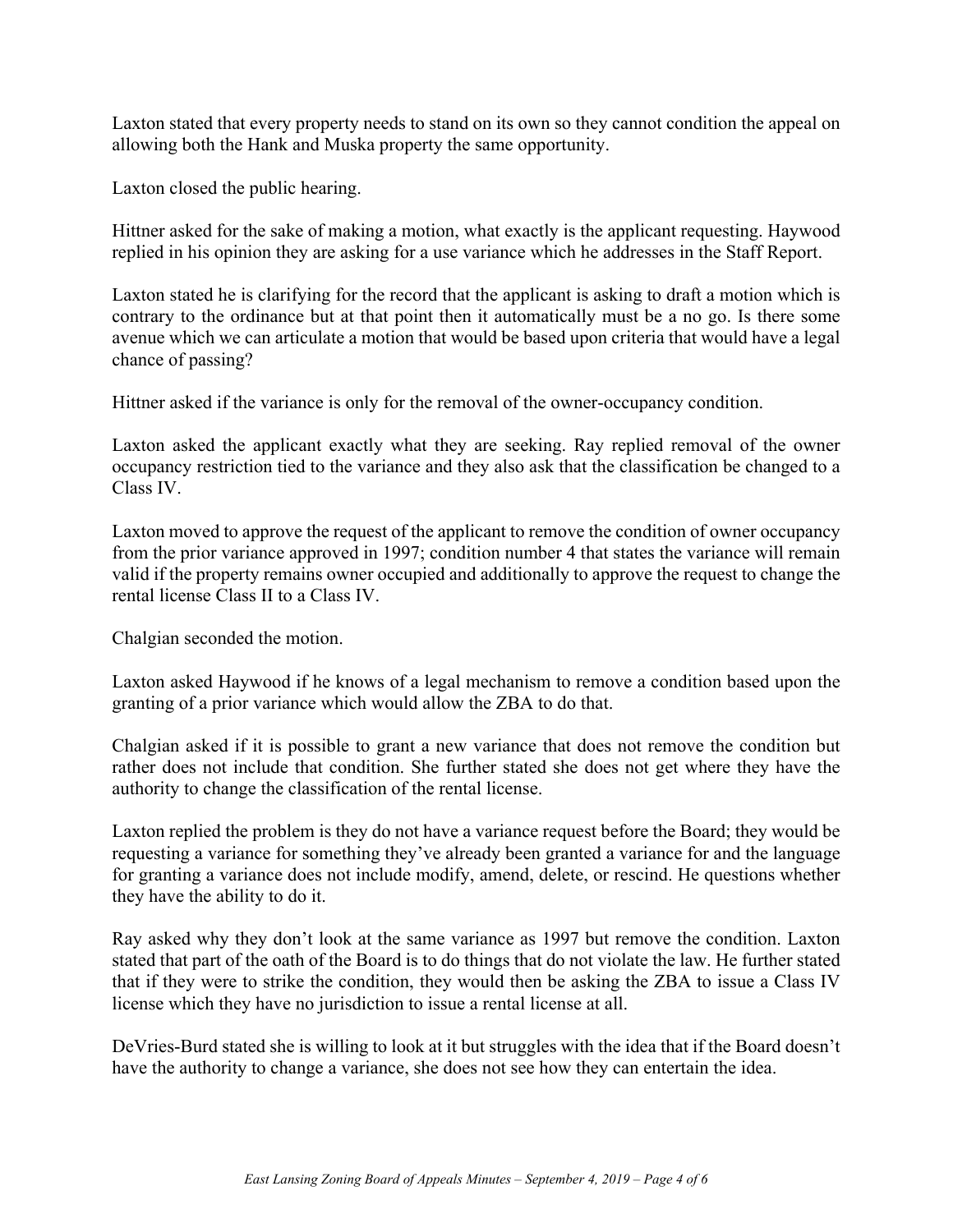Chalgian stated she sees they are asking for the variance to remain with all the other conditions intact except the owner-occupied condition. She asked what avenue an owner must modify an approved variance. Laxton stated he believes the courts is where they would take place, but the Board should consider going back to City Council and add the word "modify" to the charge of the ZBA, so they can change a variance or condition.

Laxton stated the Residential Rental Restriction Overlay district was passed for a purpose and if the ZBA were to bypass the policy and grant the Class IV license they would essentially be ignoring the overlay.

Laxton stated he would be voting no because he does not believe they have the authority to rescind a previously granted condition on a previously granted variance; he doesn't think they have the authority to grant a rental license; if it were granted it would create a situation that would run counter to Section 50-64(3)(a)(2) which states the variance shall not permit the establishment of a use of a given district which is prohibited therein; and as such will not be voting in favor.

Ruddell stated he agrees with Laxton and sympathizes with the situation; therefore, will be voting no.

Chalgian stated she is struggling with the classification of the license and as such will be voting no.

Hittner stated this house and all the houses on the block fall in an overlay district and it is possible the previous owner was one of the signatures of the residential rental restriction overlay; it seems to be beyond whatever authority the Board has the condition exists and the ZBA is being invited to create a variance to the overlay district and he will not be voting in favor.

Ray readdressed the Board and asked that if the members do not feel they have the authority to make a change then state that reason and vote no as it will be beneficial when it comes before Judge Canady.

Laxton stated he reaffirmed what he said before, part of his vote is the authority and part of it is the substantive basis of the question involved.

**Vote:** All nays. Motion failed unanimously by a vote of 0 to 7.

#### **5) STAFF REPORTS** – None

#### **6) BOARD MEMBER CONCERNS**

Annette Irwin introduced herself and Haywood thanked her for stepping up as interim Director of Planning Building and Development.

#### **7) ANNOUNCEMENTS** – None

#### **8) ADJOURNMENT**